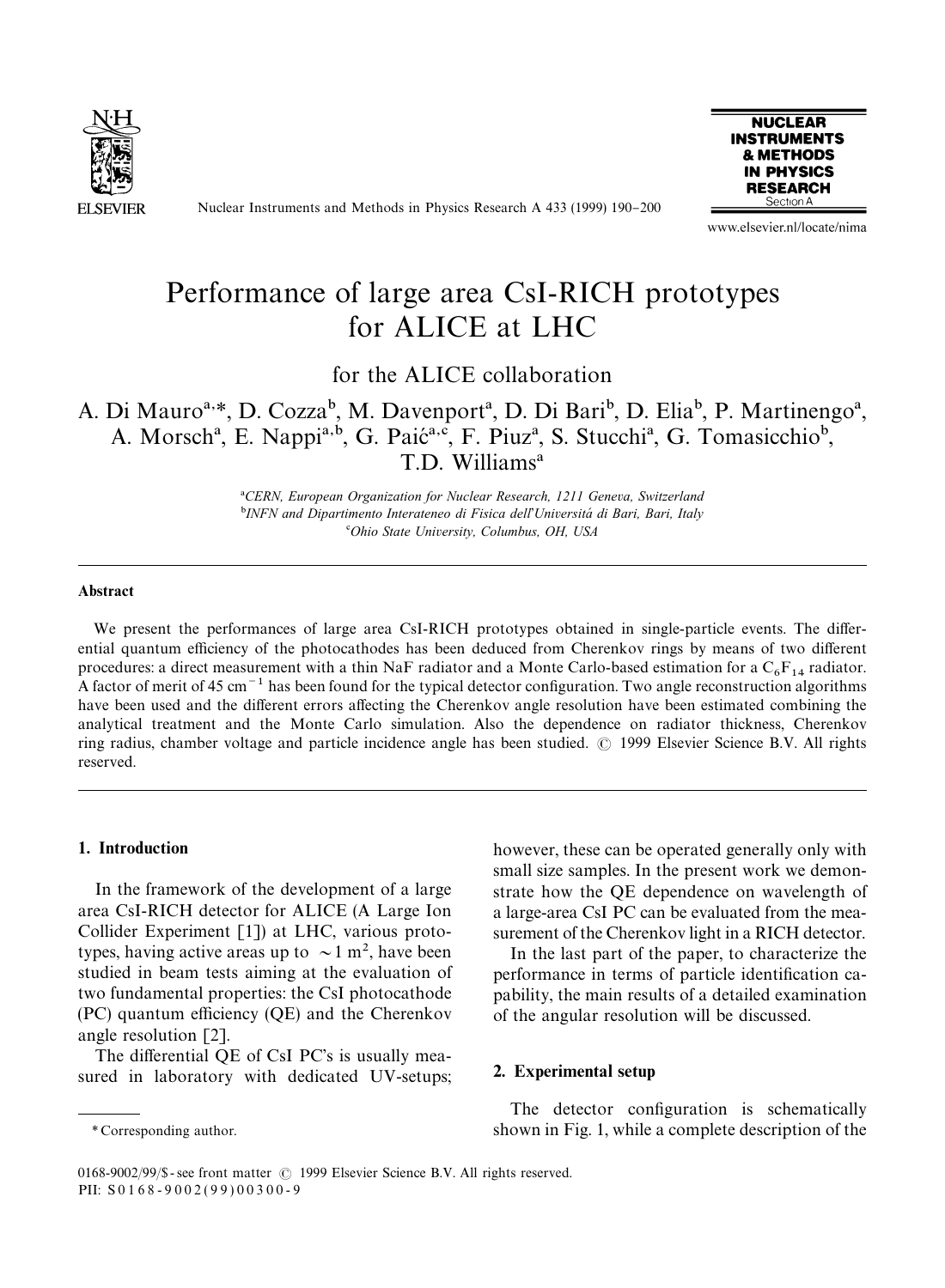

Fig. 1. Scheme of the CsI-RICH prototype geometry.

test-beam setup can be found in Ref. [2]. The RICH detector has a proximity focusing geometry with a multiwire chamber having a CsI photocathode segmented into  $8 \times 8$  mm<sup>2</sup> pads, with a 2-d analog multiplexed readout.

Tests of a prototype of  $32 \times 30 \text{ cm}^2$  active area (proto-1) have been performed in the CERN PS/T11 test-beam composed of protons and pions in the  $1-3.5$  GeV/ $c$  momentum range. Two crossed plastic scintillator doublets, 2m apart, define the trigger geometry covering an area of  $1 \text{ cm}^2$  of the detector, with a beam divergence  $\leq 1$  mrad. A time-of-flight system based on two scintillators, 10 m apart, provides offline discrimination between protons and pions. Proto-1 can be equipped with a NaF radiator or an adjustable thickness  $C_6F_{14}$ <br>liquid radiator with a 3 mm quartz window.

A larger prototype composed of 4 PC's of  $64 \times$ 40 cm<sup>2</sup> (proto-2), for a total size of  $\sim 1.3 \times 0.8 \text{ m}^2$ , has been tested at the CERN SPS/H4 350 GeV/*c* pions test-beam. In this case the two crossed scintillator doublets defining the beam are about  $10 \text{ m}$ apart, while the radiator tray has a fixed thickness of 10 mm with a 5 mm quartz window.

#### 3. Event analysis

Depending on detector configuration, beam momentum and particle hit point, a Cherenkov fiducial zone is located in the pad plane: it is an annular region where all the Cherenkov photons may be detected. For QE evaluation purposes it is important to establish such a fiducial zone, since the radiation spectrum is well defined inside it.

A fundamental step of the event processing is the cluster deconvolution: it is expected that a certain fraction of single photoelectron clusters may overlap originating larger clusters with multiple local pulse-height (PH) maxima. A contribution from secondary processes is also expected; however due to the small anode-cathode gap  $(2 \text{ mm})$  and the pad size (8 mm), feedback photons are mostly contributing to the same cluster created by the primary avalanche.

Clusters are first counted as *raw* clusters and after image processing as *resolved* clusters. Raw clusters are classified into three categories depending on the size and the PH distribution (Fig. 2):

- *Class* 1: clusters of one, two or three pads (row or L-shaped) when the PH maximum is in the central pad, assumed to correspond to single photoelectrons;
- *Class* 2: clusters of three pads when the PH maximum is not in the central pad, assumed to correspond to two photoelectrons;
- *Class* 3: clusters of more than three pads, assumed to correspond to two or more photoelectrons.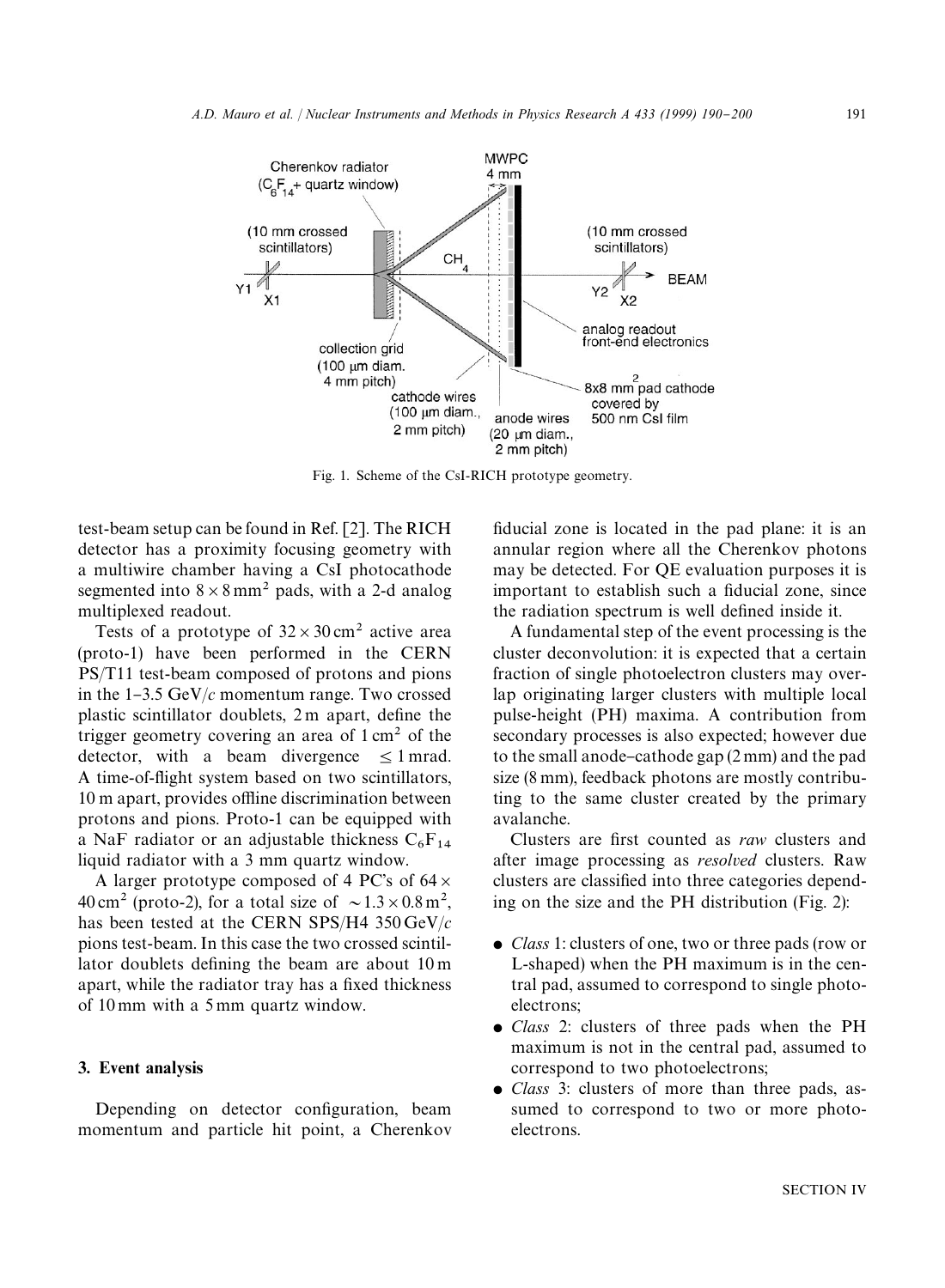

Fig. 2. (top) The total PH distributions of the three classes of *raw* clusters and (bottom) the geometrical features for each class (the darker the grey tone, the larger the pad PH).

Fig. 2 also presents the cluster PH distribution for each class, from test-beam events with proto-2 operated with  $CH_4$  at 2100 V. In these conditions the class 1 PH distribution is generally exponential and the single-electron mean PH  $A_0$ , namely the chamber gain, can be deduced from the slope of the fit (also reported in the figure). The average and the shape of the PH distributions relative to class 2 and 3 clusters, compared to that of class 1, indicate clearly the contribution of two or more photoelectrons.

In the majority of the cases class 2 and 3 clusters can be *resolved* into smaller sized clusters by an algorithm producing *n* resolved clusters when *n* local PH maxima are found in the original raw cluster.

Finally, the impact position of particles and photons, for clusters of more than one pad, is evaluated with the centroid finding method, while for single-pad clusters it is assumed to be in the pad centre.

#### 4. CsI QE evaluation in Cherenkov events

The knowledge of the spectrum of the Cherenkov radiation and the transmission of the media traversed by the photons has been exploited to evaluate the differential QE of large area CsI PCs with two different approaches. The first allows a direct measurement of the CsI QE curve making use of the large dispersion of the refractive index of a NaF radiator [3]. The other is based on the simulation of Cherenkov events aiming at the *tuning* of the quantum response through the reproduction of main quantities evaluated in beam tests.

#### *4.1. Direct measurement with a NaF radiator*

The number of photons having an energy within  $E$ ,  $E + dE$ , reaching the photocathode, can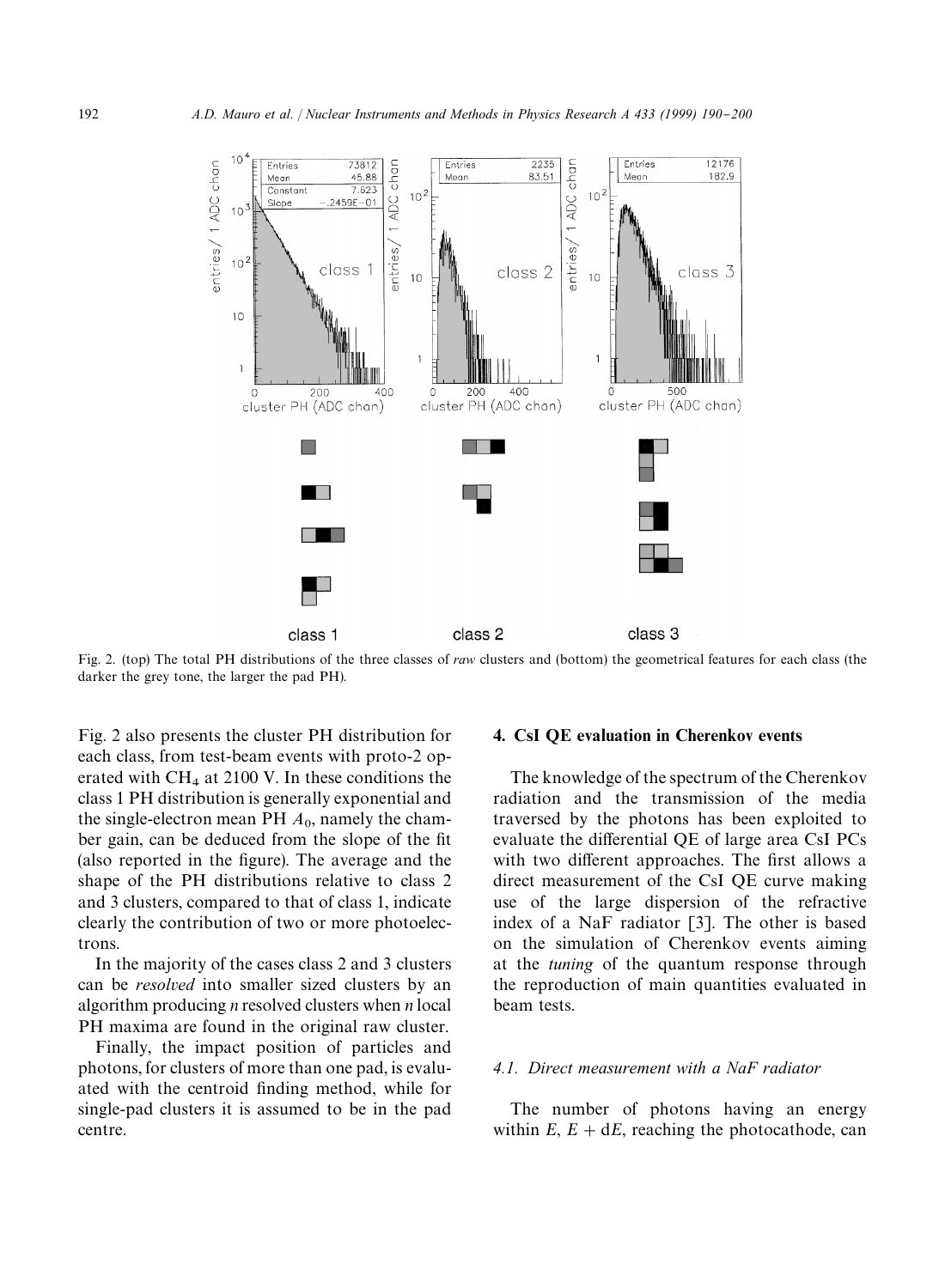

Fig. 3. Cherenkov photons distance from the ring centre as a function of photon energy, calculated for 2 GeV/*c* protons, 2 mm NaF radiator and 28 mm proximity gap.

be calculated as

$$
N_{\text{phot}}(E) = 370 \ T_{\text{r}} \int_{E}^{E + dE} \sin^2 \theta_{\text{c}}(E) \prod_{i} \ T_{i}(E) dE \qquad (1)
$$

where  $T_r$  is the radiator thickness,  $\theta_c$  is the Cherenkov angle and  $T_i$  is the transmission of the *i*th traversed medium. In the setup used, the upper limit of the spectral acceptance is set by the collection electrode frame (Fig. 1) which absorbs Cherenkov photons of energy above a value depending on the particle momentum (8 eV in the case of 2 GeV/*c* protons); the lower limit is set by the CsI photoelectric threshold. Because of the large NaF chromaticity the Cherenkov fiducial zone can be subdivided into circular areas such that when a photon is counted in the *n*th zone its energy falls in a bin of width  $\Delta E$  centred at  $E_n$ . Fig. 3 shows the dependence of the radial distance of the photon impact from the particle impact point as a function of the emitted photon energy. The values were calculated for photons produced by 2 GeV/*c* protons, a proximity gap of 28 mm and an emission point in the middle of a 2 mm NaF radiator.

Assuming that all the quantities depending on energy are constant in each interval of width  $\Delta E =$ 0.1 eV, the QE can be calculated with the approximated relation

$$
QE(E_i) = \frac{N_{\text{phel}}(E_i)}{370T_r \sin^2\theta_c(E_i)\prod_j T_j(E_i)\Delta E\epsilon_{\text{det}}}
$$
(2)

where  $N_{\text{phel}}(E_i)$  is the number of photoelectrons counted in the *i*th interval and  $\varepsilon_{\text{det}}$  is the single-



Fig. 4. PC24 QE, deduced from the analysis of Cherenkov rings generated in a NaF radiator, and the CsI QE obtained at the W.I.S. from photocurrent measurement on a small sample evaporated on stainless steel substrate.

electron detection efficiency. The accuracy of this method is limited by the proximity focusing error, resulting in the contamination, in a given energy bin, of photons belonging to adjacent energy bins. To minimize this effect a radiator as thin as possible has to be used, allowing narrower energy bins to be defined. We present the results obtained using proto-1 equipped with PC24 and a NaF radiator 2 mm thick. Several runs have been taken in different combinations of proton beam momenta (2 and 3 GeV/*c*) and proximity gaps (24.5, 28, 33, 43 and 48 mm). The average QE curve of these measurements is reported in Fig. 4 and, for comparison, the CsI QE of a small sample, evaporated on stainless steel substrate, measured at the Weizmann Institute of Science (W.I.S.) by Breskin et al. [4,5].

At energies below the CsI photoelectric threshold ( $\sim$ 6 eV) a negligible QE is expected. The large values measured, shown in Fig. 4, could be attributed to the feedback photons originated by the minimum ionizing particle (MIP). Indeed these energy bins correspond to small radial distances from the MIP impact (Fig. 3). This interpretation is supported by the results obtained using the Monte Carlo simulation described in the next paragraph.

### *4.2. Evaluation with Monte Carlo simulation of*  $C_6F_{14}$  *events*

In the original Monte Carlo simulation program *RICHSIM* all physical processes, from the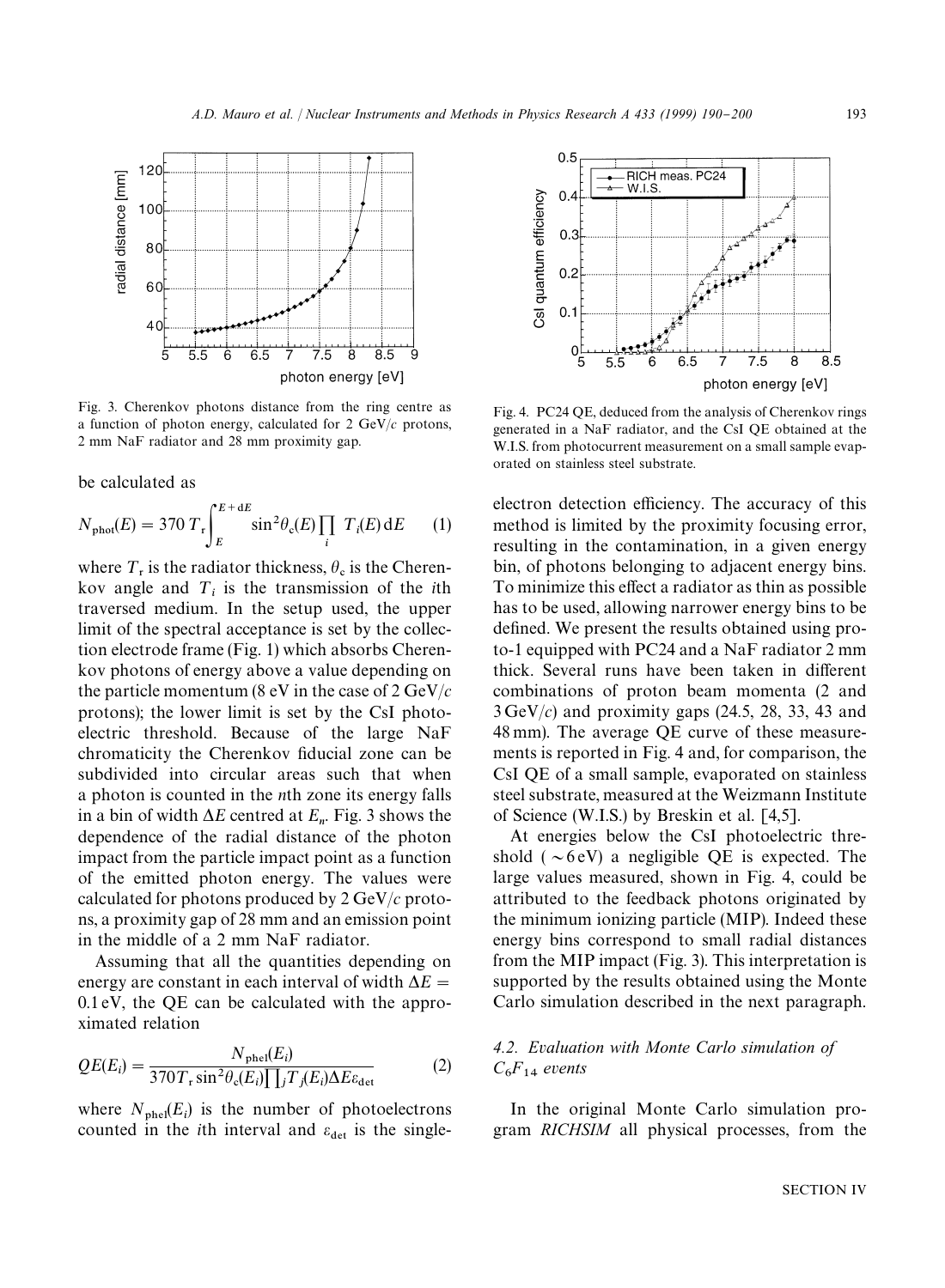Cherenkov emission to the signal induction on the photocathode pad plane, are taken into account. Several input parameters can be specified, in order to match the experimental conditions: type of Cherenkov radiator (NaF or  $C_6F_{14}$ ), its thickness  $T_r$  and UV-transmission in the 160–220 nm range, proximity gap width  $T_{\rm g}$ , O<sub>2</sub> and H<sub>2</sub>O contamina tion (in ppm), CsI QE curve, detector rotation angles, mean pedestal and sigma for electronic noise, chamber gain, photon feedback rate. Only the most peculiar sections of the simulation will be described here.

# *4.2.1. Cherenko<sup>v</sup> photon generation*: *the C*<sup>6</sup> *<sup>F</sup>*<sup>14</sup> *refractive index*

The number of photons generated along the particle trajectory in the radiator is drawn from a Poisson distribution with mean  $N_{av}$  given by the integral of the Frank–Tamm relation over the energy range of detector response. The emission point in the radiator is uniformly distributed while the Cherenkov photon energy is sampled from a density function

$$
f(E) = 1 - \frac{1}{n^2(E)\beta^2}.
$$
 (3)

Then the Cherenkov angle is calculated from the radiator refractive index. For  $C_6F_{14}$ , before the recent measurements done by Fokitis et al. from DELPHI [6], only Séguinot's data  $[7]$  were available in the far UV. The linear extrapolation,  $n(E)$  =  $a + b \cdot E$ , of Séguinot's values to the range of interest (with  $a = 1.2177$ ,  $b = 0.00928$  eV<sup>-1</sup>) results in a bad fit of experimental data; on the contrary, they are well reproduced using in *RICHSIM*  $a = 1.177$ ,  $b = 0.0172$  eV<sup>-1</sup>, a parametrization in rather good agreement with DELPHI measurements (Fig. 5).

It should be noticed that the  $C_6F_{14}$  sample purity and temperature (coefficient  $dn/dT =$  $-5 \times 10^{-4}$  °C<sup>-1</sup> given by the supplier) may play an important role in explaining discrepancies among different measurements.

#### *4.2.2. Photon propagation and photoconversion at the CsI photocathode*

Each Cherenkov photon is propagated through the detector, undergoing absorption and interactions at the media boundaries (Fig. 6).



Fig. 5. The  $C_6F_{14}$  refractive index (DELPHI values by courtesy of E. Fokitis, S. Maltezos and P.G. Moyssides).



Fig. 6. Cherenkov photons transmission in detector media, calculated for  $\beta = 1$  particles, emission point at about half of the 10 mm  $C_6F_{14}$  radiator, 5 mm quartz window (Heraeus) and 103 mm proximity gap. The total  $T$  curve includes also the reflection losses at radiator/quartz interface, quartz/gas interface and electrodes.

At the point of photoconversion, Fresnel reflection losses on the CsI PC surface are taken into account to make the PC response varying with the photons incidence angle  $\theta_{o}$ . The Fresnel reflection probablity is calculated using a complex refractive index for CsI [8]; then the following correction factor  $S_r$  for surface roughness is included [9]:

$$
S_r = \exp^{-4\pi \cos \theta_o \sigma_r/\lambda} \tag{4}
$$

where  $\lambda$  is the photon wavelength and  $\sigma_r$  is the surface roughness parameter (which is  $\sim$  20 nm in our case [2]).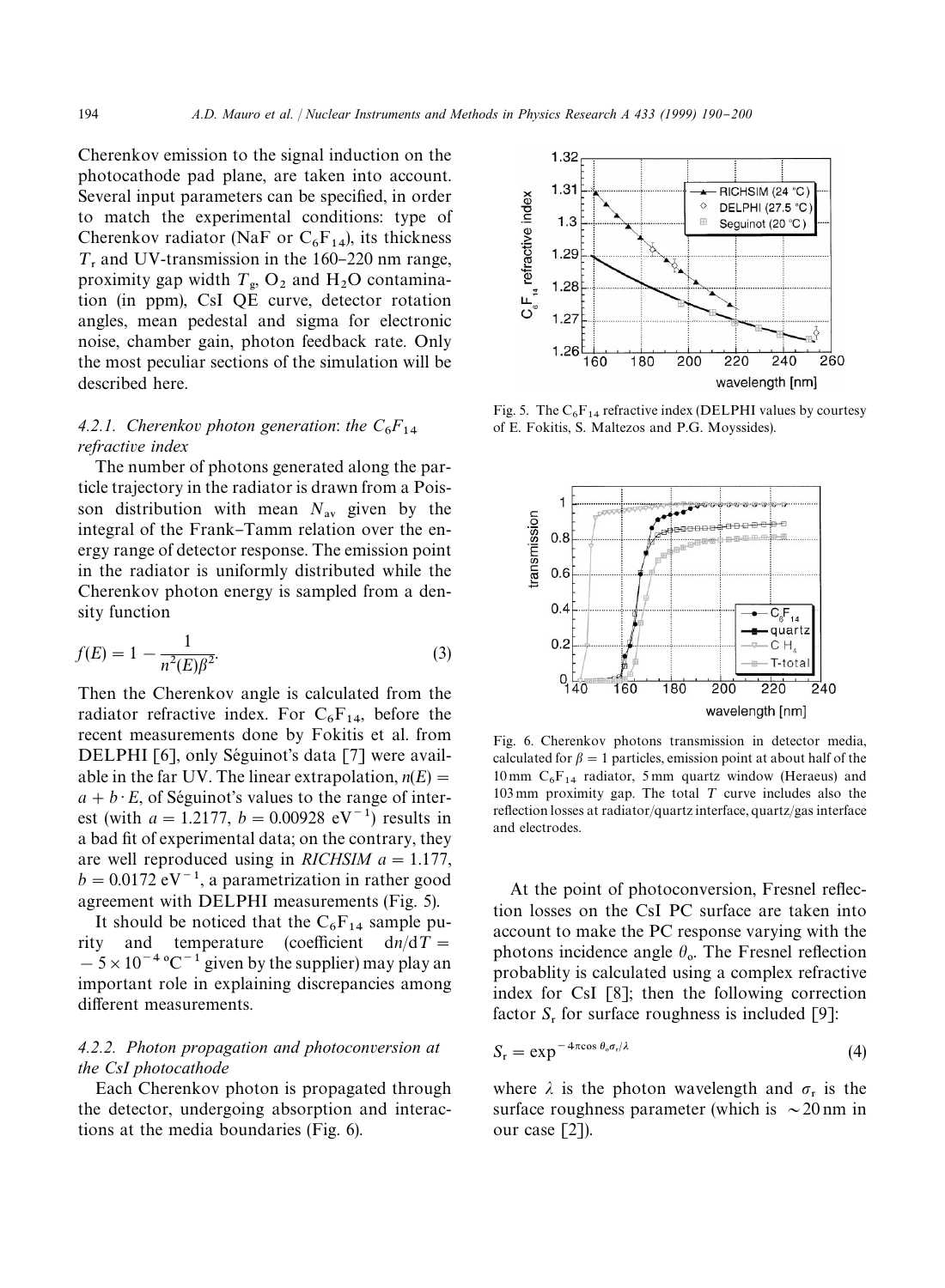

Fig. 7. PC32 QE evaluated from simulation and the convolution with the total transmission, defining the detected photon spectrum, obtained with two different quartz windows.

The PC32 QE used to reproduce test-beam data is shown in Fig. 7 together with the convolution with the total transmission curves obtained with two quartz windows of different quality, supplied by Heraeus and NSG.

#### *4.2.3. Generation of signal on pads and photon feedback*

The single-electron avalanche charge is drawn from an exponential distribution due to the CH<sub>4</sub> and the moderate gain  $(\leq 10^5)$  in use. Then a number  $N_{\text{pf}}$  of feedback photons is iteratively generated proportionally to the total avalanche charge  $Q_t$ :  $N_{\text{pf}} = K_{\text{pf}} Q_t$ ;  $K_{\text{pf}}$  is the measured  $CH<sub>4</sub>$  feedback rate [10] corrected for the so-called *visible gain*: the measured charge is smaller than  $Q<sub>t</sub>$  due to both the signal sharing among electrode elements and the front-end electronics peaking time. The secondary photons are generated with an isotropic angular distribution from the avalanche position on the sense wire, sampling the three C emission lines:  $156 (30\%)$ ,  $166 (57\%)$  and 193 nm  $(13\%)$  [11]. Incorporating the reflection at anode wires and at the CsI PC surface (including roughness) proved to be necessary for a correct simulation.

Finally, the electrostatic model used for the signal induction is based on the single-parameter Gatti formula [12,13].



Fig. 8. Variation of main quantities of the Cherenkov ring analysis (number of pads/event, number of resolved clusters/event, resolved cluster size and number of photoelectrons/event) as a function of single electron mean PH  $A_0$  in proto-2, PC32, 350 GeV/*c*p SPS test-beam (1 ADC channel corresponds to 0.17 fC). Full symbols: measurements; empty symbols: simulation.

#### *4.2.4. Electronic noise contribution and PH thresholding*

The electronic noise is generated on each pad with a Gaussian distribution having a standard deviation determined experimentally. Then a PH thresholding with pedestal subtraction produces the event that can be analysed by means of the same test-beam analysis software.

#### *4.2.5. Analysis results for chamber gain scan*

In Fig. 8 are reported the main multiplicities, measured and simulated, as a function of the single electron mean PH  $A_0$ , namely the chamber gain, given in ADC channels (1 ADC channel corresponds to 0.17 fC, i.e.  $\sim$ 1060 e<sup>-</sup>). The measured number of photoelectrons is calculated as ratio between the total PH and  $A_0$  while the simulation value is the *true* number of detected photoelectrons in *RICHSIM* events. The saturation in the resolved clusters multiplicity is due to the detection efficiency plateau while the continuous increase of the number of pad hits is related to the larger induced signal as well as to the increasing feedback photolectrons multiplicity. This interpretation is well supported by the plot in Fig. 9 showing the single contributions to the detected photoelectrons.

As a concluding remark, the simulation allowed to estimate the factor of merit  $N_0 = 45$  cm<sup>-1</sup> with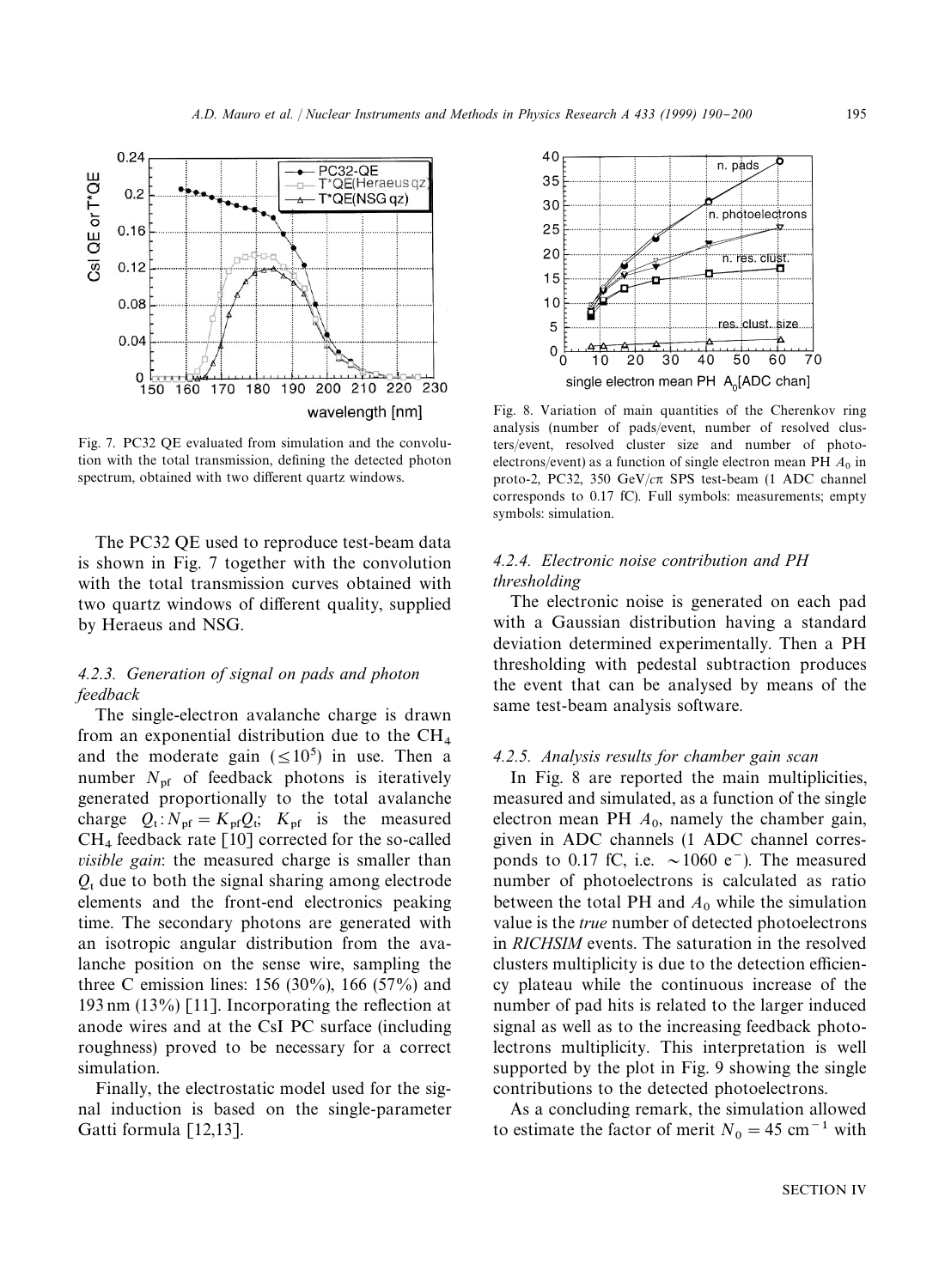

Fig. 9. The number of photoelectrons as a function of single electron mean PH  $A_0$  from beam test data is compared to the same quantity obtained from the simulation (1 ADC channel corresponds 0.17 fC). The single contributions to the total number of photoelectrons, estimated by simulation, are also reported: detected total = Cherenkov + feedback  $-$  killed by thresholding.

proto-2/PC32 in typical operation conditions (chamber gain  $A_0 = 41$  ADC channels, single-electron detection efficiency  $\varepsilon_{\text{det}} = 90\%$ ).

#### 5. Cherenkov angle resolution

We have carried out an investigation of all the aspects influencing the spread of the reconstructed angle distribution, based on a combined analysis of beam test and Monte Carlo events as well as on the analytical estimation of single contributions: chromatic, geometric, localization and particle incidence angle [14].

The angle reconstruction procedure defines a relation  $\theta_c = \theta_c(E, T_r, R, \theta_p)$  from which the angular resolution, referring to the adopted algorithm, can be analytically estimated as

$$
\sigma_{\theta_{\rm c}} = \left[ \sum_{i=1}^{4} \left( \frac{\partial \theta_{\rm c}}{\partial v_i} \sigma_{v_i} \right)^2 \right]^{1/2} \tag{5}
$$

where  $\theta_c$  is the Cherenkov angle, the variables  $v_i$ : *E*,  $T_r$ ,  $R$ ,  $\theta_p$  are the photon energy, the radiator thickness, the ring radius and the particle incidence angle, respectively, while  $\sigma_{v_i}$  are the corresponding r.m.s. errors.

Two methods have been used for the Cherenkov angle reconstruction, in real and simulated events

[14]. Since the photon *emission point* in the radiator,  $X_{ep}$  and the photon energy are unknown, in both methods, the angle reconstruction is achieved by fixing them at the most probable values. In particular,  $X_{\text{en}}$  is about 5.2 mm for perpendicular tracks in a 10 mm radiator; it differs from  $T_r/2$  since photons generated in the first radiator half have a larger probability of being absorbed due to their longer path in the  $C_6F_{14}$ . The average energy  $E_{\text{av}}$  is 6.85 eV over the detector response (Fig. 7).

The first procedure, called  $\beta$ -method, is a direct transformation of the measured ring radius *R* into a  $\theta_{\rm c}$  value through a relation which can be established in case of perpendicular incidence and known  $\beta$ . Fixing the photon emission point and energy to the respective average values, the radiator and the quartz window contributions to *R*,  $\Delta R_{rad}$  and  $\Delta R_{az}$ , become constant terms and one can easily get  $R_0$  from  $R = \Delta R_{\text{rad}} + \Delta R_{\text{qz}} + R_0$ . In turn  $R_0 = T_g \tan \theta_0$  where  $T_g$  is the proximity gap thickness and  $\theta_0$  is the Cherenkov angle in the proximity gap. Then, using Snell's law and Cherenkov's relation to eliminate the dependence on the refractive index,  $\theta_c$  can be reconstructed as

$$
\theta_{\rm c} = a \cos \left( \frac{1}{\sqrt{\beta^2/(1 + (T_{\rm g}^2/R_{\rm o}^2)) + 1}} \right). \tag{6}
$$

The second algorithm, the *loop-method*, is based on the search of the best angle through an iteration procedure described in Ref. [15].

Fig. 10 shows the reconstructed Cherenkov angle distributions relative to the two methods. A ring resolution of 1.9 mrad has been obtained with the  $\beta$ -method, which, in principle, could be applied also to events where the particle track is not perpendicular (a simple detector rotation is needed), and when  $\beta$  is not known (depending on the application, one has usually three mass hypothesis).

#### *5.1. Contributions to the Cherenkov angle resolution*

For the analytical treatment, after having obtained the partial derivatives ( $\partial \theta_c / \partial v_i$ ) following Yp silantis' formulation [16], the evaluation of the r.m.s. errors  $\sigma_{v_i}$ , strictly related to the detector response, is needed.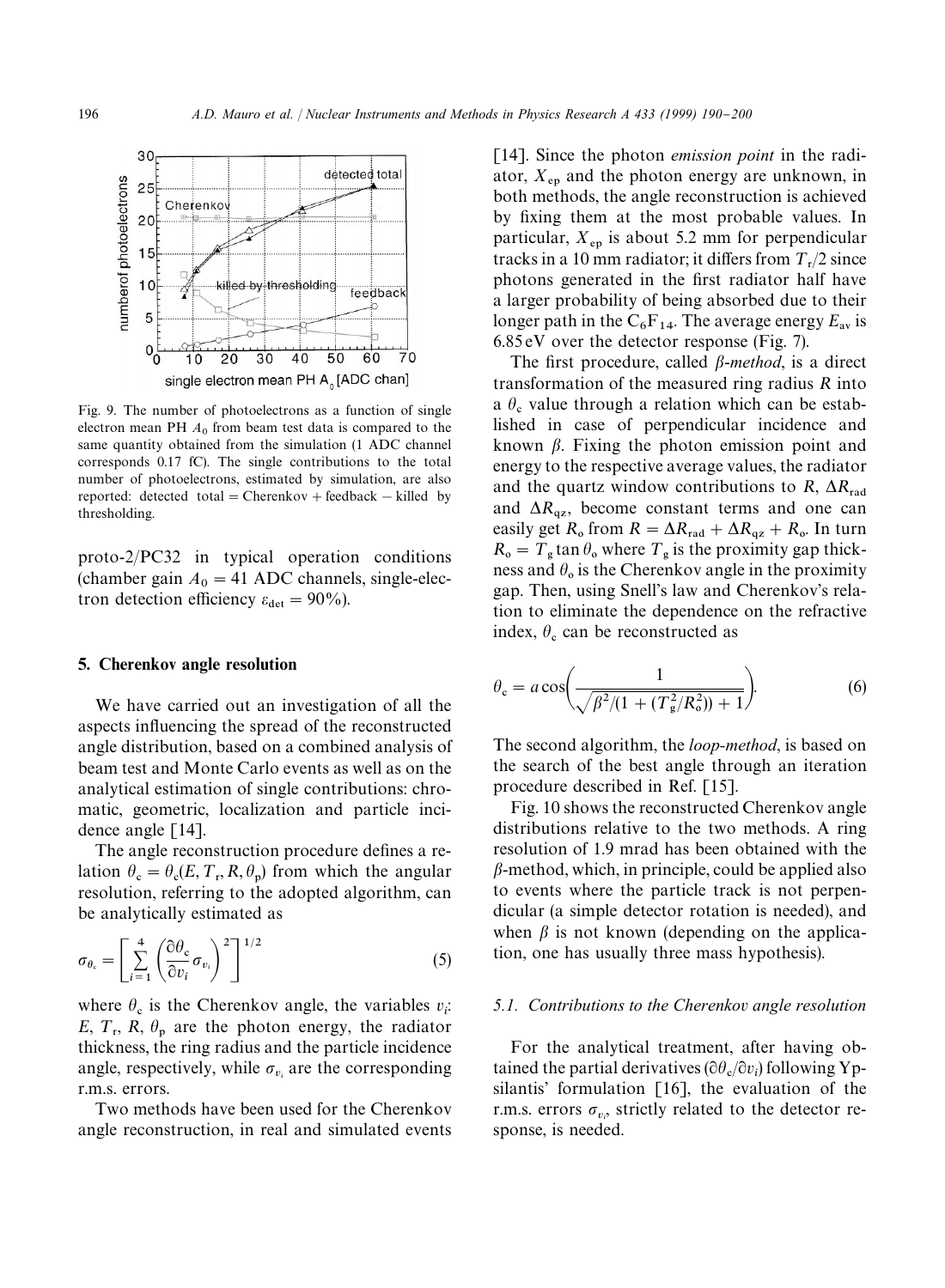

Fig. 10. Single-photon and ring-averaged, Cherenkov angle distributions, from (a) the loop and (b) the  $\beta$ -methods; SPS test-beam, 350 GeV/ $c$   $\pi$ , PC32, single electron mean PH  $A_0 = 41$  ADC channels (1 ADC channel corresponds to 0.17 fC).

The chromatic r.m.s. error is  $\sigma_E = (\frac{dn}{dE})\sigma_E^{\text{det}}$ , with d*n*/d*E* = 0.0172 eV<sup>-1</sup> and  $\sigma_E^{\text{det}} = 1.75/\sqrt{24}$  eV (according to the detected photon spectrum reported in Fig. 7 for a Heraeus quartz window). For the geometric r.m.s. error  $\sigma_{T_r}$  the calculation is straightforward:  $\sigma_{T_r} = T_r/(\sqrt{12} \cos \theta_p)$ . Finally, the total localization r.m.s. error  $\sigma_R$  includes the uncertainty of both particle and photon *x*, *y* coordinates:  $\sigma_R = 3$  mm. Such a large value, evaluated through *RICHSIM*, results from the poor localization accuracy achievable in single pad clusters ( $\sim$ pad size/  $\sqrt{12}$ ) as well as from the photon feedback contribution.

The results of the analytical estimation of each contribution in the two methods are reported in Table 1; for comparison, the same errors have been evaluated with *RICHSIM*, resulting in good agreement with the calculations.

#### *5.2. Optimization of the angular resolution in beam tests*

Different tests have been carried out to examine the angular resolution dependence on the Cherenkov ring radius, the chamber gain, the radiator thickness and the particle incidence angle  $\theta_p$ .

The single errors,  $(\partial \theta_c / \partial v_i) \sigma_{v_i}$ , and the singlephoton angular resolution,  $\sigma_{\theta_c}$  are reported in<br>Table 2 from angletical calculation simulation and Table 2, from analytical calculation, simulation and measurements, for the  $\beta$ -method, at several ring radii. In Table 3 the same quantities, evaluated with the *loop method*, are shown. The  $\sigma_{\theta_c}$  simulation<br>values agree from the reproduction of test began values come from the reproduction of test-beam runs, thus including effects related to the detector operating conditions specific to each run, while the calculated values refer to a constant configuration. Besides the good agreement among the different data sets one can notice that the deterioration at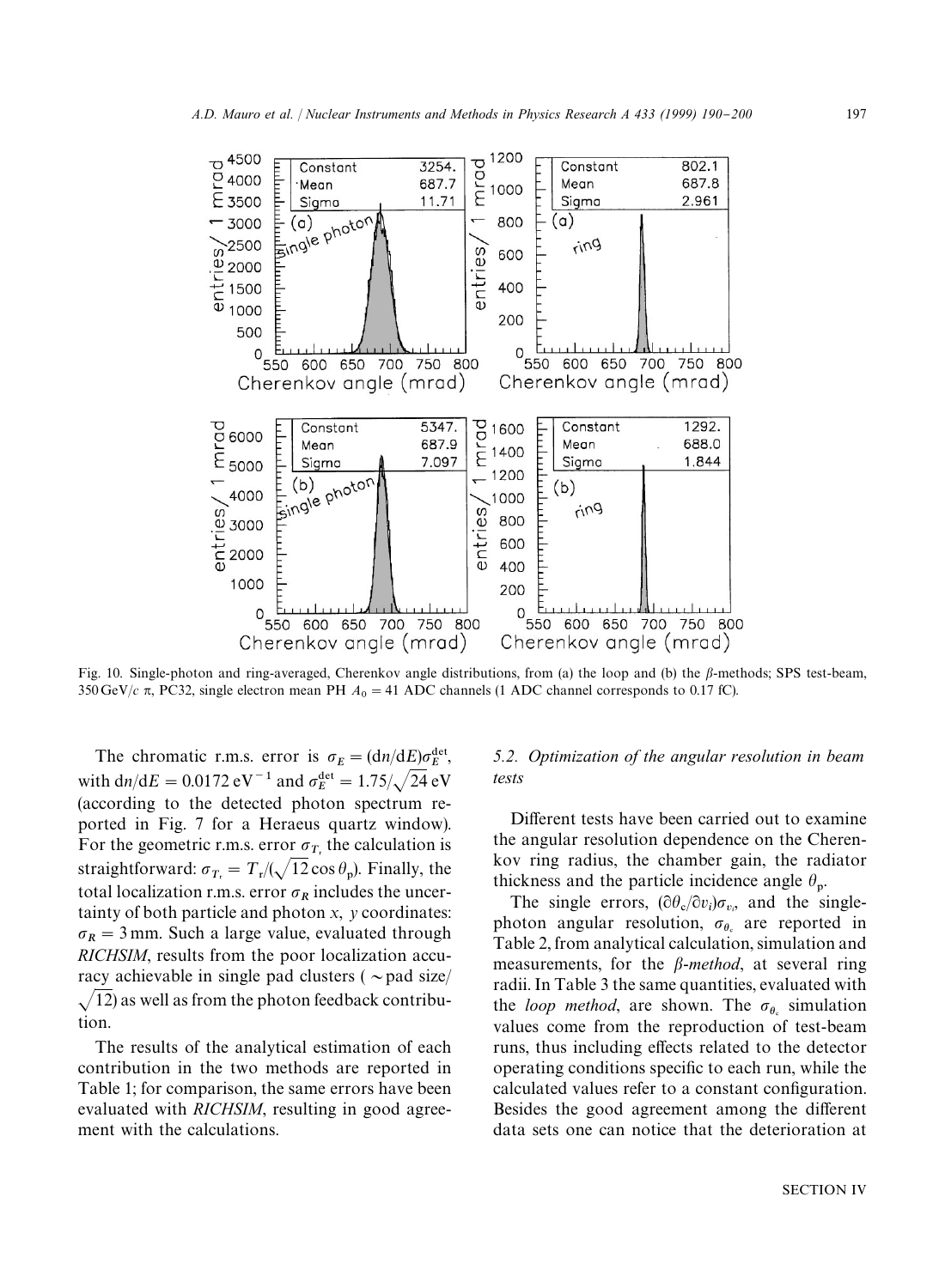Table 1

Single-photon Cherenkov angle errors from analytical treatment and simulation ( $\beta = 1$ ,  $T_r = 10$  mm,  $T_g = 103$  mm)

| Error        | Calculation               |                       | Simulation                |                       |  |
|--------------|---------------------------|-----------------------|---------------------------|-----------------------|--|
|              | $\beta$ -method<br>(mrad) | Loop-method<br>(mrad) | $\beta$ -method<br>(mrad) | Loop-method<br>(mrad) |  |
| Chromatic    | 5.7                       | 9.4                   | 5.9                       | 9.7                   |  |
| Geometric    | 2.5                       | 4.1                   | 2.6                       | 4.2                   |  |
| Localization | 3.1                       | 4.8                   | 3.1                       |                       |  |

Table 2

Single-photon extracted Cherenkov angle errors from analytical treatment, simulation and measurements, in the  $\beta$ -method, at several ring radii

| Ring radius<br>(mm) | Calculation         |                     |                        |                                     |                                     | Measurement                         |
|---------------------|---------------------|---------------------|------------------------|-------------------------------------|-------------------------------------|-------------------------------------|
|                     | Chromatic<br>(mrad) | Geometric<br>(mrad) | Localization<br>(mrad) | $\sigma_{\theta_{\rm c}}$<br>(mrad) | $\sigma_{\theta_{\rm c}}$<br>(mrad) | $\sigma_{\theta_{\rm c}}$<br>(mrad) |
| 85                  | 5.76                | 4.83                | 5.95                   | 9.7                                 | 10.8                                | 11.2                                |
| 104                 | 5.73                | 3.78                | 4.66                   | 8.4                                 | 8.2                                 | 8.6                                 |
| 122                 | 5.71                | 3.26                | 4.01                   | 7.8                                 | 7.3                                 | 7.5                                 |
| 133                 | 5.7                 | 2.9                 | 3.6                    | 7.43                                | 7.4                                 | 7.6                                 |
| 155                 | 5.69                | 2.53                | 3.12                   | 7.1                                 | 6.8                                 | 6.9                                 |

Table 3

Single-photon extracted Cherenkov angle errors from analytical treatment, simulation and measurement, in the *loop method*, at several ring radii

| Ring radius<br>(mm) | Calculation         |                     |                        |                                     | Simulation                    | Measurement                         |
|---------------------|---------------------|---------------------|------------------------|-------------------------------------|-------------------------------|-------------------------------------|
|                     | Chromatic<br>(mrad) | Geometric<br>(mrad) | Localization<br>(mrad) | $\sigma_{\theta_{\rm c}}$<br>(mrad) | $\sigma_{\theta_c}$<br>(mrad) | $\sigma_{\theta_{\rm c}}$<br>(mrad) |
| 85                  | 9.4                 | 7.9                 | 9.1                    | 15.9                                | 15.6                          | 16.2                                |
| 104                 | 9.4                 | 6.2                 | 7.1                    | 13.8                                | 13.3                          | 13.8                                |
| 122                 | 9.4                 | 5.4                 | 6.1                    | 12.8                                | 12.2                          | 12.4                                |
| 133                 | 9.4                 | 4.8                 | 5.4                    | 12.2                                | 12                            | 12.4                                |
| 155                 | 9.4                 | 4.2                 | 4.8                    | 11.6                                | 11.1                          | 11.2                                |

 $R < 110$  mm is mainly due to the dominance of the chromatic error. Such contribution could be reduced by the use of a quartz window having a larger wavelength cut-off. Fig. 7 presents the detected<br>photons spectrum, obtained with Heraeus spectrum, obtained with and NSG quartz windows. In the latter case, a  $\sigma_E^{\text{det}} = 1.4/\sqrt{24}$  eV can be estimated, decreasing the chromatic error by 20% with respect to that

evaluated with the first quartz window. The drop in the number of photons can be compensated by a thicker Cherenkov radiator, with a small degradation of the resolution caused by the larger geometric error. Indeed the resolution evaluated by *RICHSIM* using the worse quartz transmission and 12.5 mm radiator is equal to the best values relative to the higher quality quartz and 10 mm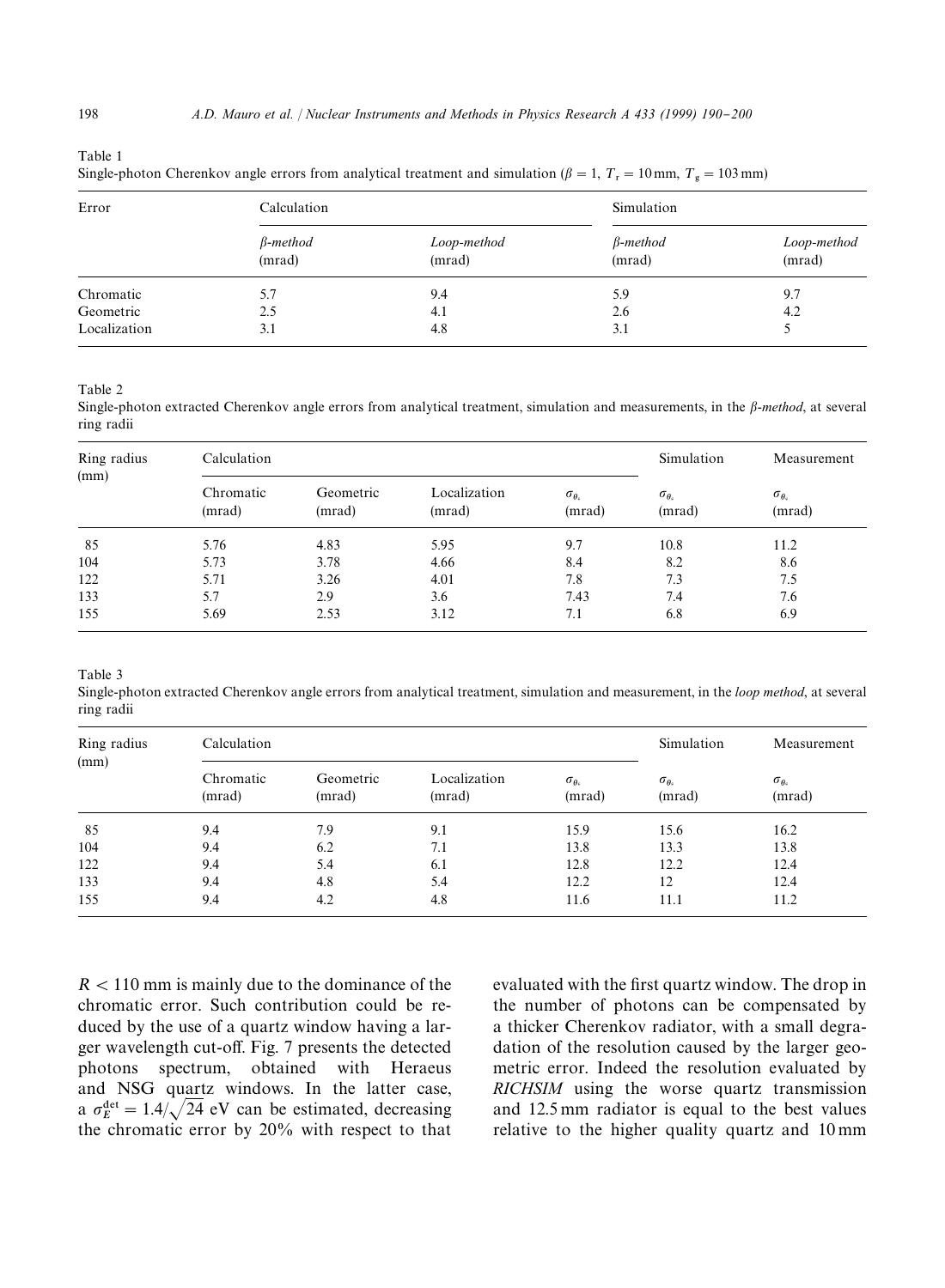

Fig. 11. Angular resolution as a function of the single-electron PH  $A_0$  at  $R = 122$  mm, in two gas mixtures; circles and triangles: measurements; crosses: simulation; SPS test-beam,  $350 \,\text{GeV}/c \pi$ , PC32 (1 ADC channel corresponds to 0.17 fC).



Fig. 12. Angular resolution as a function of radiator thickness at  $R = 104$  mm; circles: measurements; crosses: simulation; PS test-beam,  $3 \text{GeV}/c \pi$ , PC24.



Fig. 13. Angular resolution as a function of the particle incidence angle at a single-electron mean PH  $A_0 = 41$  ADC channels (1 ADC channel corresponds to 0.17 fC); circles  $(R = 155 \text{ mm})$  and triangles  $(R = 122 \text{ mm})$ : measurements; crosses:  $(R = 155$  mm) simulation; SPS test-beam, 350 GeV/ $c \pi$ . The values for the ring radius  $R = 122$  mm are relative to PC30 and a proximity gap  $T_g = 80$  mm, while those for  $R = 155$  mm are relative to PC32 and a proximity gap  $T_g = 103$  mm.

 $C_6F_{14}$  (single photon: 7 mrad; ring: 1.9 mrad). As a consequence low-cost windows may be used, provided that the performance of the CsI PC could be kept at the standard level.

In Fig. 11 are reported the  $\beta$ -method singlephoton angular resolution  $\sigma_{\theta_c}$  and ring angular resolution  $\sigma_{\theta}^{\text{ring}}$ , from measurements and simulation, as a function of the single-electron mean PH  $A_0$ , in two gas mixtures. The stability of  $\sigma_{\theta_s}$  with the  $\lambda_1$ <sub>0</sub>, m two gas mixtures. The stability of  $\sigma_{\theta_k}$  with the<br>increase of  $A_0$ , at the considered ring radius, could be the result of two opposite effects: the larger feedback contribution, deteriorating the resolution, and the smaller fraction of single pad clusters, improving the resolution. In the mixture with  $i$ -C<sub>4</sub>H<sub>10</sub> the single-photon resolution is slightly better than in pure  $CH_4$  probably due to the lower UV-transmission of  $i$ -C<sub>4</sub>H<sub>10</sub>, that was not circulated through any filter, reducing the chromatic error and the feedback contribution; however, the ring-averaged resolution is similar to that in pure  $CH<sub>4</sub>$  because of the smaller number of Cherenkov photons.

Fig. 12 shows the  $\beta$ -method single-photon and ring-angular resolutions, from measurements and simulation, as a function of the radiator thickness  $T_r$ . The small variations of  $\sigma_{\theta_s}$  are related to the changes of ring radius and radiator transmission with  $T_r$ , while  $\sigma_{9s}^{sing}$  increases, as expected, at smaller  $T<sub>r</sub>$  as a consequence of the reduction of the number of emitted Cherenkov photons.

Finally, in Fig. 13 are reported the  $\beta$ -method single-photon and ring-angular resolutions, from measurements and simulation, as a function of the particle incidence angle  $\theta_p$ . No significant deterioration of the resolution is observed up to  $10^{\circ}$ .

#### 6. Conclusions

The described experimental procedures allowed us to estimate a fundamental detector parameter, the QE curve of large-area CsI PCs. The observed discrepancy with the values measured at the W.I.S. may result from the differences in the size of the samples, the nature of the PC substrates and the measurement procedures.

Other quantities, like the  $C_6F_{14}$  refractive index, the feedback photon rate and the different contributions to the Cherenkov angle resolution have